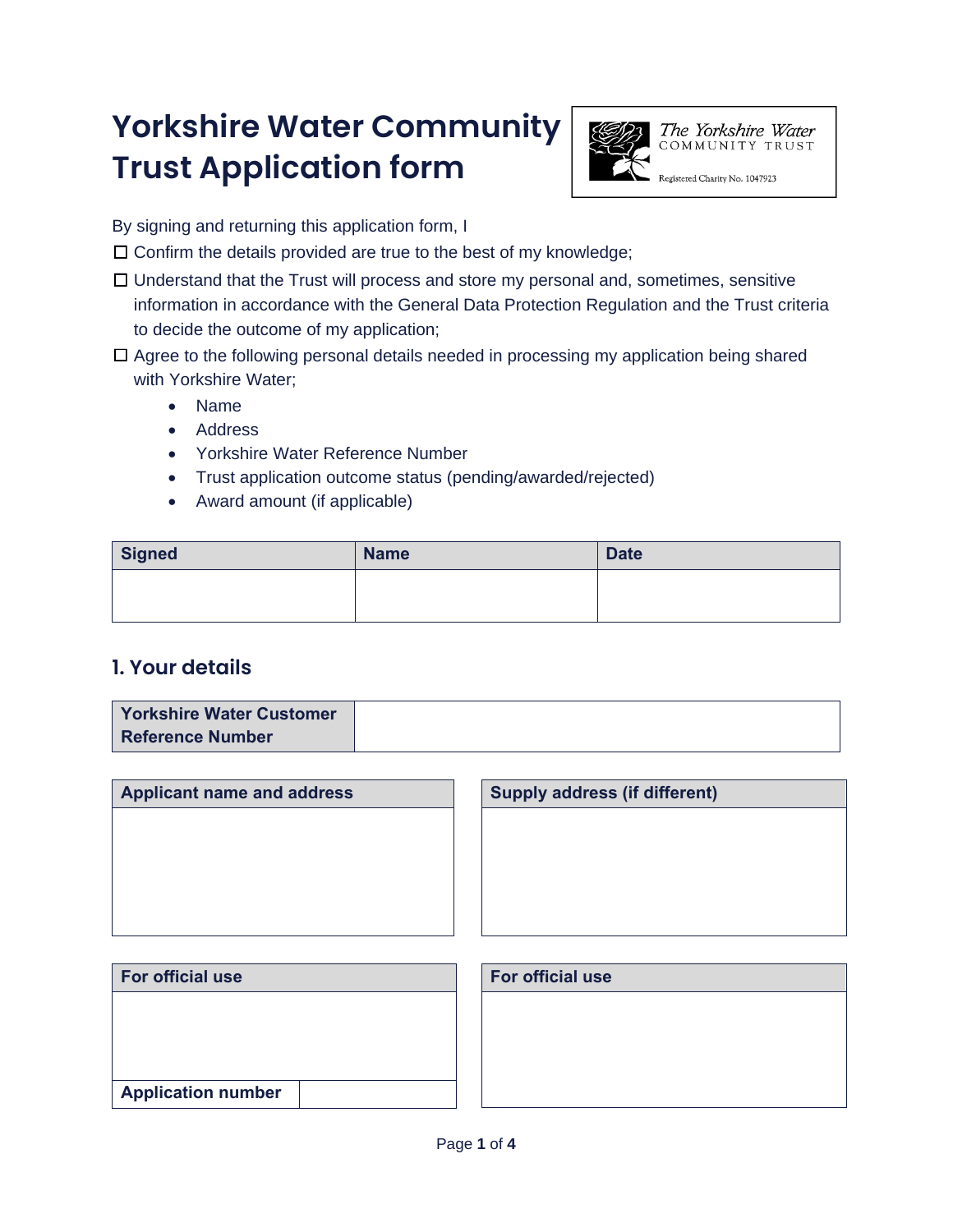| <b>Your date of birth</b> | <b>Telephone number</b> | <b>Email address</b> |
|---------------------------|-------------------------|----------------------|
|                           |                         |                      |

### **2. Occupants – please tell us who normally lives with you**

| <b>Name</b> | Age | <b>Relationship to applicant</b> |
|-------------|-----|----------------------------------|
|             |     |                                  |
|             |     |                                  |
|             |     |                                  |
|             |     |                                  |
|             |     |                                  |
|             |     |                                  |
|             |     |                                  |

### **3. Medical conditions**

**Is anyone in your home sick or disabled?** Yes ☐ No ☐ If Yes, please give brief details:

| <b>Name</b>           |  |
|-----------------------|--|
| Nature of illness(es) |  |
|                       |  |

## **4. Priority debts**

To be eligible for support you must be in arrears with your Yorkshire Water payments and have at least one other priority debt form the list below:

|--|

| <b>Other priority debts</b> | £ |
|-----------------------------|---|
| Rent                        |   |
| <b>Mortgage</b>             |   |
| <b>Council Tax</b>          |   |
| <b>HMRC Tax Return</b>      |   |
| Gas                         |   |
| <b>Electricity</b>          |   |
| <b>Coal/other fuels</b>     |   |

You must send proof that you owe at least £50.00 to one of these bills. This could be a recent bill or statement, dated within the last 3 months, showing the amount of arrears.

**Do you have a gas prepayment meter?** 

Yes □ No □

**Do you have an electricity prepayment meter?** 

Yes □ No □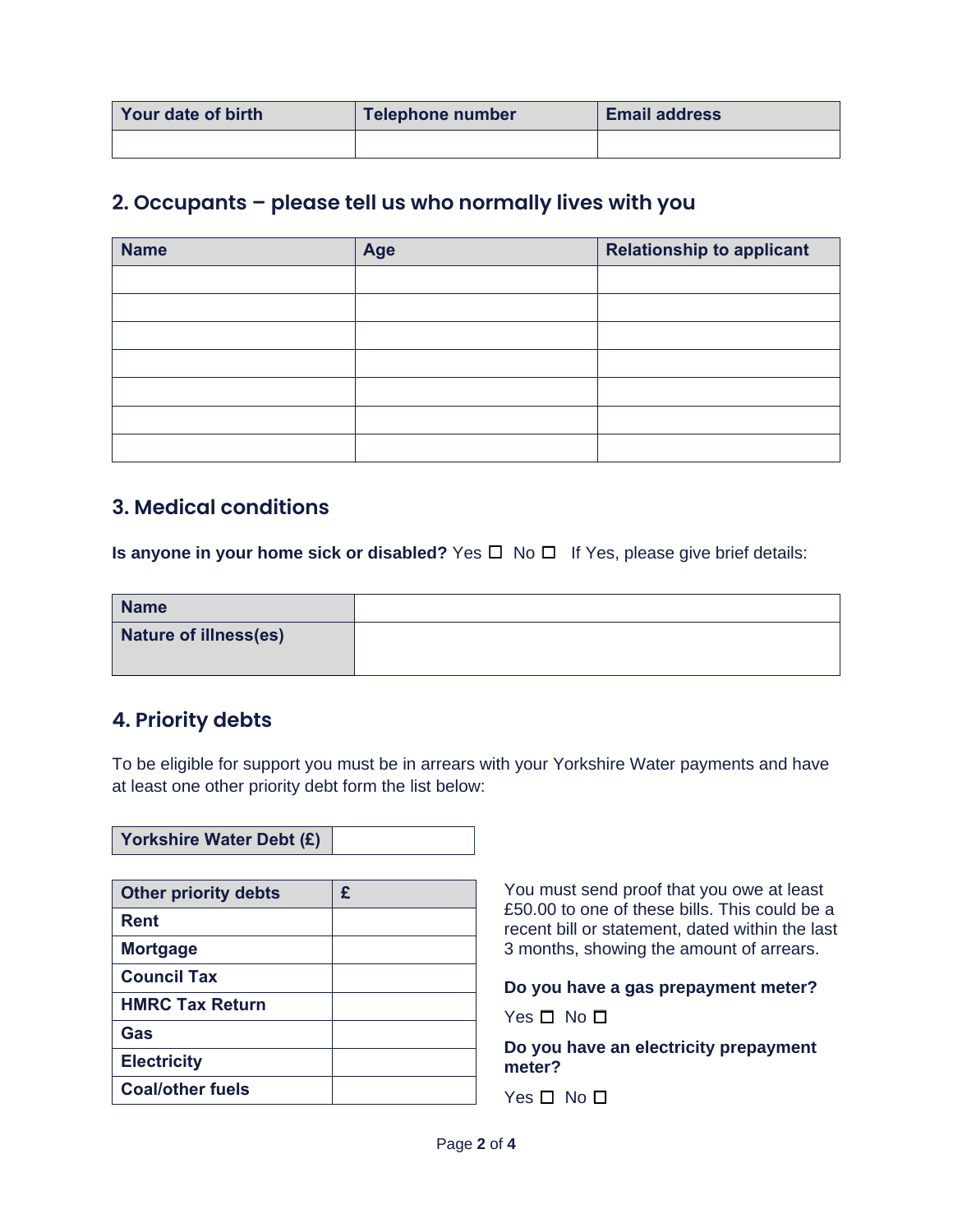# **5. Income and outgoings**

To enable us to assess your application, please tell us your income and outgoings.

**The amounts I am providing are** Monthly ☐ Weekly ☐ Fortnightly ☐

| <b>Wage/salary</b>                    | £ | <b>Housing costs</b>                    |                | £              |
|---------------------------------------|---|-----------------------------------------|----------------|----------------|
| Your employer's name and address      |   | Rent (after benefit deducted)           |                |                |
|                                       |   | <b>Mortgage</b>                         |                |                |
|                                       |   | Secured loans/2nd mortgage              |                |                |
|                                       |   | <b>Mortgage Endowment Policies</b>      |                |                |
| Partner's employer's name and address |   | <b>Council Tax (after any benefit)</b>  |                |                |
|                                       |   | <b>Buildings content insurance</b>      |                |                |
|                                       |   | <b>Utilities</b>                        |                | £              |
| Self-employed income                  |   | <b>Water charges</b>                    |                |                |
| <b>Universal Credit</b>               | £ | Gas                                     |                |                |
| <b>Standard Allowance</b>             |   | Electricity                             |                |                |
| <b>Housing</b>                        |   | <b>Coal and other fuels</b>             |                |                |
| <b>Children</b>                       |   | Housekeeping                            |                | $\overline{f}$ |
| <b>Benefits</b>                       | £ | Food and general housekeeping           |                |                |
| <b>Council Tax Support</b>            |   | <b>Clothing/hairdressing/toiletries</b> |                |                |
| <b>Housing Benefit</b>                |   | <b>Smoking products/alcohol</b>         |                |                |
| <b>Jobseeker's Allowance</b>          |   | <b>Children</b>                         |                |                |
| <b>Income Support</b>                 |   | Childcare/maintenance                   |                |                |
| <b>Employment Support Allowance</b>   |   | <b>School meals</b>                     |                |                |
| <b>Maternity Pay/Allowance</b>        |   | <b>Nappies/baby items</b>               |                |                |
| <b>Statutory Sick Pay</b>             |   | <b>Pocket money</b>                     |                |                |
| <b>Industrial Injury</b>              |   | <b>Travel</b>                           |                | £              |
| <b>Child Benefit</b>                  |   | <b>Car insurance</b>                    |                |                |
| <b>Child Tax Credit</b>               |   | <b>Road Tax</b>                         |                |                |
| <b>Working Tax Credit</b>             |   | Fuel                                    |                |                |
| <b>Carer's Allowance</b>              |   | <b>Car running costs</b>                |                |                |
| <b>Disability Benefits</b>            |   | <b>Public transport</b>                 |                |                |
| <b>Pension</b>                        | £ | <b>Taxis</b>                            |                |                |
| <b>State Pension</b>                  |   | <b>Other expenditure</b>                | <b>Arrears</b> | £              |
| <b>Pension Credit</b>                 |   | Health (dentist, glasses etc.)          |                |                |
| <b>Private/Work Pension</b>           |   | <b>TV package</b>                       |                |                |
| <b>Partners Pension</b>               |   | <b>TV licence</b>                       |                |                |
| <b>Widows Pension</b>                 |   | <b>Telephone/internet</b>               |                |                |
| <b>Other income</b>                   | £ | <b>Mobile phone</b>                     |                |                |
| <b>Maintenance/Child Support</b>      |   | Credit/store cards                      |                |                |
| <b>Student Grant/Loan</b>             |   | Loans                                   |                |                |
| <b>Income from lodgers</b>            |   | <b>Catalogues</b>                       |                |                |
| Son/daughter's contribution           |   | <b>Court/magistrate fines</b>           |                |                |
| Other income (specify)                | £ | <b>Social Fund/UC deductions</b>        |                |                |
|                                       |   | <b>Other outgoings (specify)</b>        | <b>Arrears</b> | £              |
|                                       |   |                                         |                |                |
|                                       |   |                                         |                |                |

| <b>For official use</b> |  | <b>For official use</b>       |  |
|-------------------------|--|-------------------------------|--|
| Total weekly income     |  | Total weekly outgoings        |  |
| Total annual income     |  | <b>Total annual outgoings</b> |  |

| <b>For official use</b>       |  |
|-------------------------------|--|
| <b>Total weekly outgoings</b> |  |
| <b>Total annual outgoings</b> |  |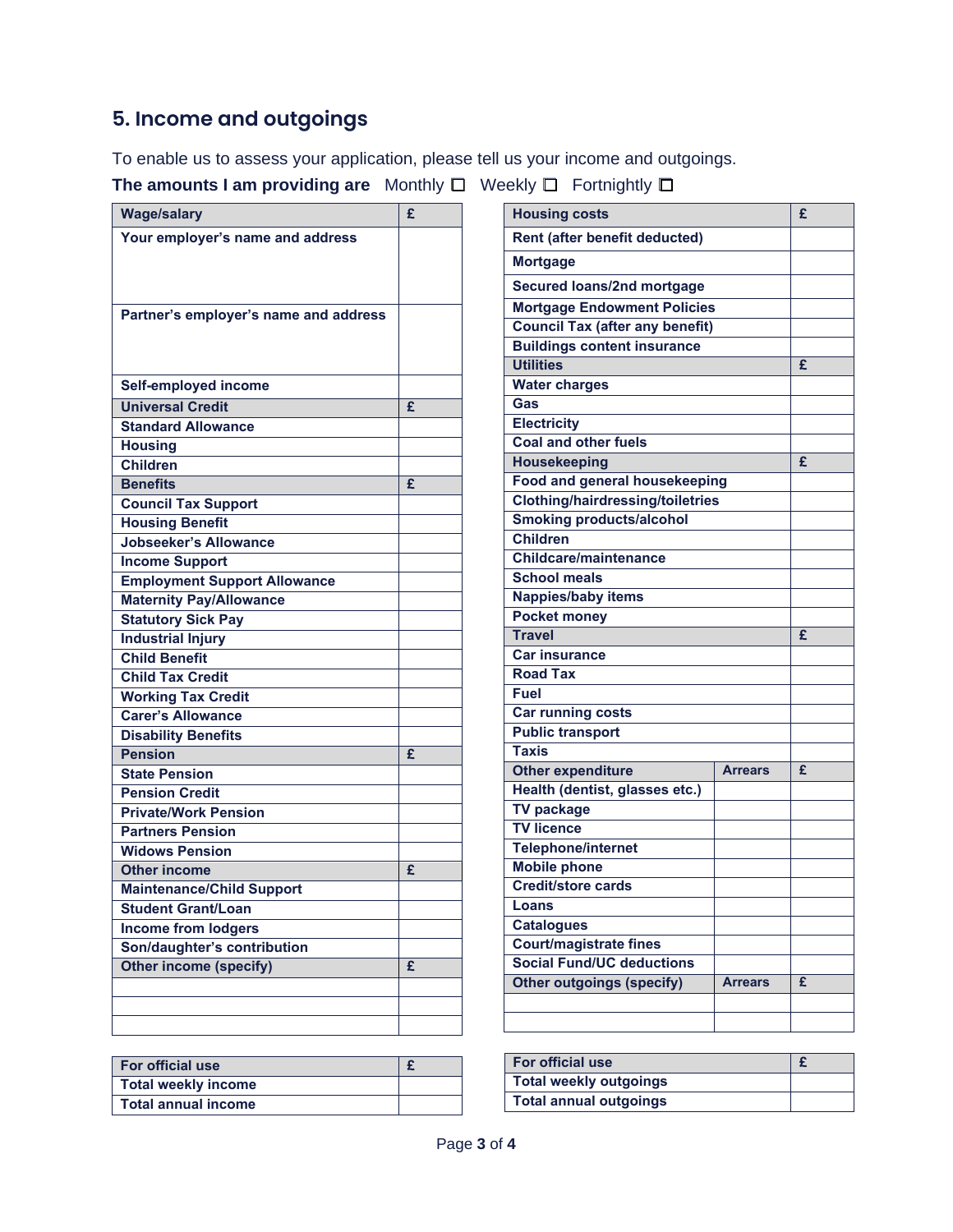# **6. Additional information**

**Please provide any additional information that may support your application** 

Please complete to ensure you have filled in the form correctly and included the correct proof.

- ☐ Completed Occupants details of who lives at the property
- $\Box$  Completed details regarding anyone having medical conditions
- ☐ Completed and provided proof of at least one priority debt (other than water)
- $\Box$  Provided details of all income and outgoings
- $\Box$  Attached proof of all income

Proof of income can be a recent wage slip, benefit award notice or bank statement, dated within the last 3 months and must show your name and address, as well as the amount you receive.

If you have difficulty filling in the form, please contact us on **[0345 1 24 24 26](tel:03451242426)**. Your local Advice Centre may also be able to help you. Many advice centers offer free and private help with debt problems.

When completed, please email this form and evidence to **[ywcommtrust@loop.co.uk](mailto:ywcommtrust@loop.co.uk)** or post with photocopies to **Yorkshire Water Community Trust, PO Box 1266, 1 Mid Point, Thornbury, Bradford, BD1 9BG**.

Yorkshire Water also offer several support schemes that may be of benefit to you. These are based on your circumstances and your current water charges. If you would like the Trust to share your details with Yorkshire Water to check your eligibility for any of these schemes, please complete the section below.

The only information we will share with Yorkshire Water is:

- Household Income
- Number of Occupiers, including children
- Any medical conditions relevant to the support schemes

☐ Yes, I consent to the above details being shared with Yorkshire Water.

| Signed | <b>Name</b> | <b>Date</b> |
|--------|-------------|-------------|
|        |             |             |
|        |             |             |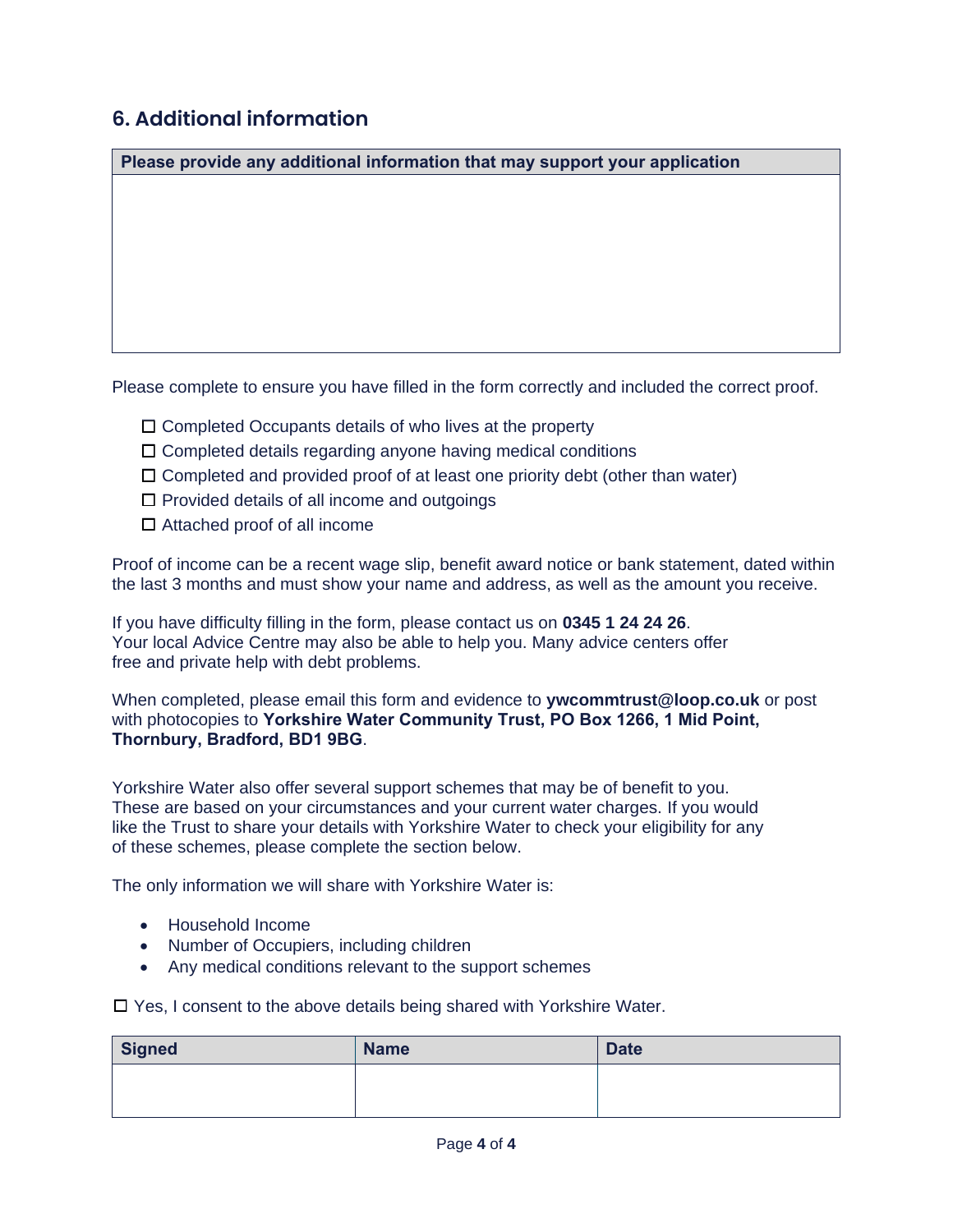# **YWCT Privacy Statement**

### **Who we are and the information we process**

You have the right to know how Yorkshire Water Community Trust ('We' or 'the Trust') process your personal information.

When you apply for a Trust grant, we need to assess your personal circumstances to determine your eligibility. To do this, we'll need to collect, process, store and share the personal information you give us. We'll do this with your agreement, which you provide by submitting your application. You can withdraw your application by contacting us at any time before an award is granted and we'll delete or return your information.

The only information we process about you is the information you give us. We'll collect:

- Name
- Contact information (address, phone number or e-mail address)
- Household information (occupiers, including number and age of children)
- Financial information (about your debts, income and outgoings)
- Sensitive personal information including medical conditions (where relevant)
- Enquiry information (the contents of any query, complaint or compliment including phone conversations with our Processor)

### **Who we share information with**

We use a separate company ('our Processor') to manage the administration of the Trust (including the processing of your application). Our Processor will also have access to your personal information.

The Trustees of the Trust may select your application to audit our Processor, to ensure they are applying the Trust criteria correctly.

We'll share your name, address, application outcome, and grant amount with your water supplier Yorkshire Water Services Limited (02366682) so that they can update your account. We won't share any other information with Yorkshire Water unless you consent to it. This option is available on the last page of your application form.

If you've provided signed consent, we can return your documents to a third party that you may have chosen to support you through the process.

If you pay your water charges to your Housing Association, we'll share some details if your application is successful. We'll send them your name, address, rent account number, Yorkshire Water reference number and grant amount.